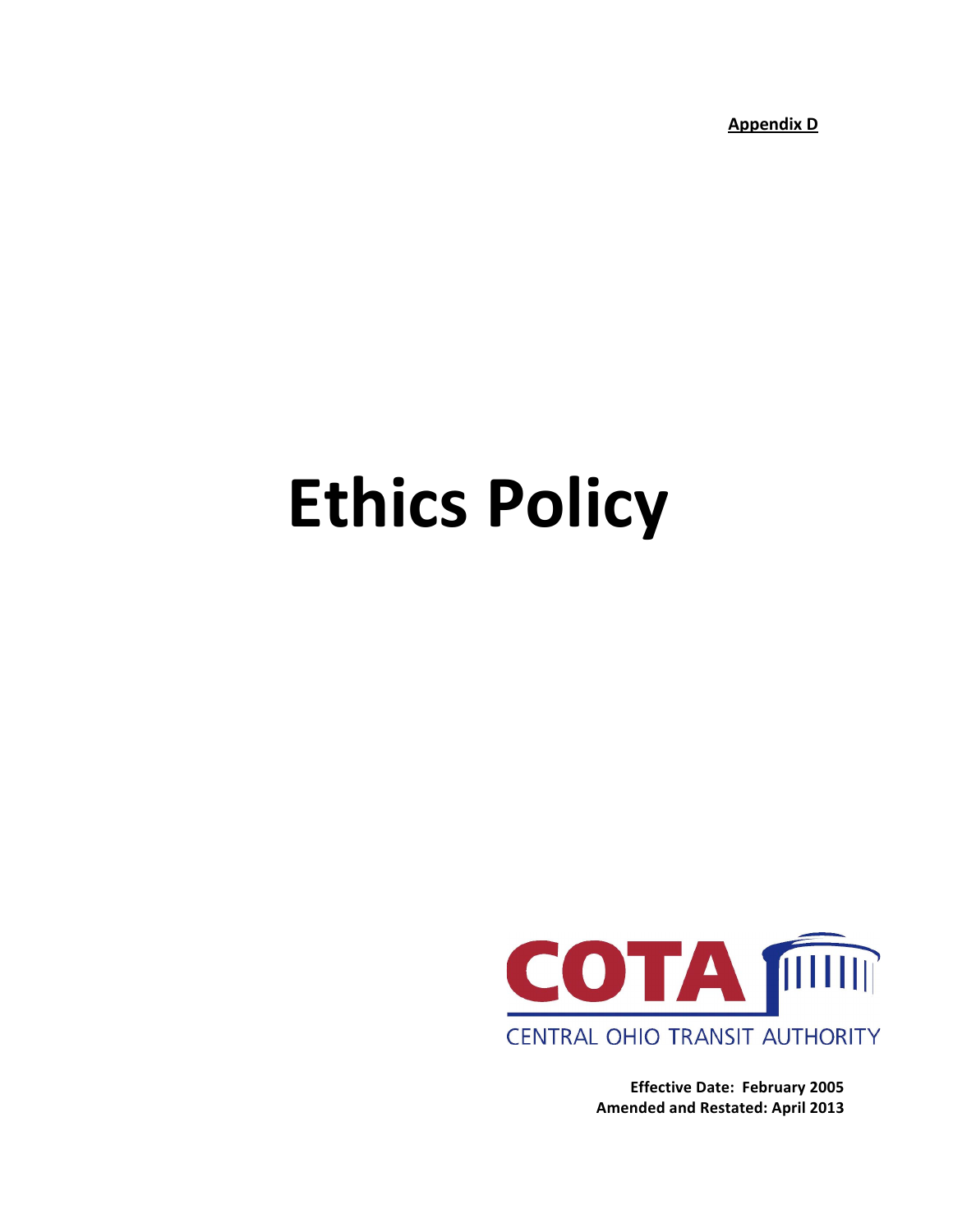| <b>Table of Contents</b> | Page No. |
|--------------------------|----------|
|                          |          |
|                          |          |
|                          |          |
|                          |          |
|                          |          |
|                          |          |
|                          |          |
|                          |          |
|                          |          |
|                          |          |
|                          |          |
|                          |          |
|                          |          |
|                          |          |
|                          |          |
|                          |          |
|                          |          |
|                          |          |
|                          |          |
|                          |          |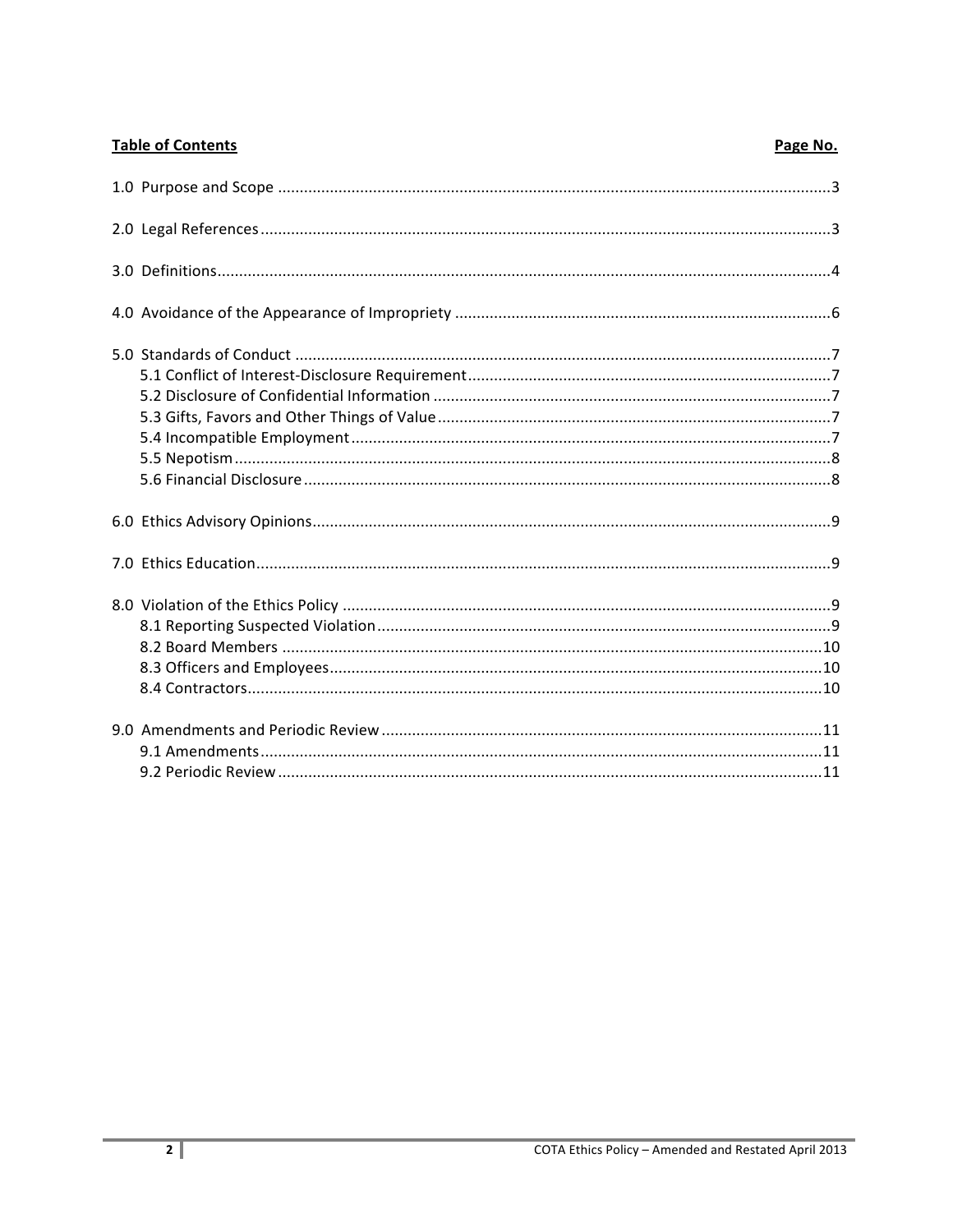## **Ethics Policy for Board Members, Officers and Employees of the Central Ohio Transit Authority**

## **1.0 Purpose and Scope**

It is essential to the proper administration and operation of the Central Ohio Transit Authority (hereinafter, "COTA") that its Board of Trustees, Officers and employees be and give the appearance of being independent and impartial; that service to and employment by COTA not be used for private or personal benefit; that all applicable laws, rules and regulations are complied with; and, that the public have confidence in the integrity of COTA as a public authority. Board Members, Officers and employees must, at all times, abide by protections to the public embodied in Ohio's ethics laws, as found in the Ohio Revised Code (O.R.C.) Chapters 102 and 2921, as interpreted by the Ohio Ethics Commission and Ohio courts. Officials and employees must conduct themselves, at all times, in a manner that avoids favoritism, bias and the appearance of impropriety. In recognition of these goals, COTA has adopted this Ethics Policy, which is applicable to all members of the Board of Trustees, Officers and employees of COTA as defined herein.

The purpose of this Ethics Policy is to reiterate standards of ethical conduct contained in the ethics law and related statutes, which are applicable to the COTA Board of Trustees, Officers and employees in the discharge of their official duties and to set forth policy restrictions against conflicts of interest and other conduct not consistent with good ethical practices without creating unnecessary barriers to public service. A general summary of the restraints upon the conduct of the COTA Board of Trustees, Officers and employees includes, but is not limited to, those identified herein.

This Ethics Policy reiterates ethical standards that Board Members, Officers and employees must adhere to in performing public service. While many of the standards contained in this Ethics Policy are legal in nature, we want to conduct ourselves in such a way that even the appearance of unethical behavior is avoided. We must conduct ourselves with integrity at all times.

# **2.0 Legal References**

There are numerous federal and state laws, rules and regulations, which govern the conduct of Board Members, public Officers and employees. It is required that all Board Members, Officers and employees make themselves familiar and comply with the applicable provisions of federal and state laws, rules and regulations, governing the conduct of public officials including, but not limited to, the Ohio Ethics Law (Chapter 102 O.R.C.) and Offenses Against Justice and Public Administration (Chapter 2921 O.R.C.). COTA, as a recipient of federal assistance, has additional terms and conditions governing its conduct including, but not limited to, ethics requirements contained in the Master Agreement issued by the United States Department of Transportation Federal Transit Administration (FTA). Compliance with the Master Agreement and federal laws, rules and regulations is required of all Board Members, Officers and employees. The standards in this Policy shall not preclude other more stringent standards required by law. Nothing in the Ethics Policy shall be construed to limit full compliance with applicable federal and state laws, rules and regulations, governing the conduct of public officials now existing or hereinafter enacted. 

Certain sections of this Ethics Policy are derived from provisions of state law governing public officials. References to state statutes are intended to advise COTA personnel of those statutes, which may provide penalties in the event of a violation. References to these statutes are not intended to incorporate them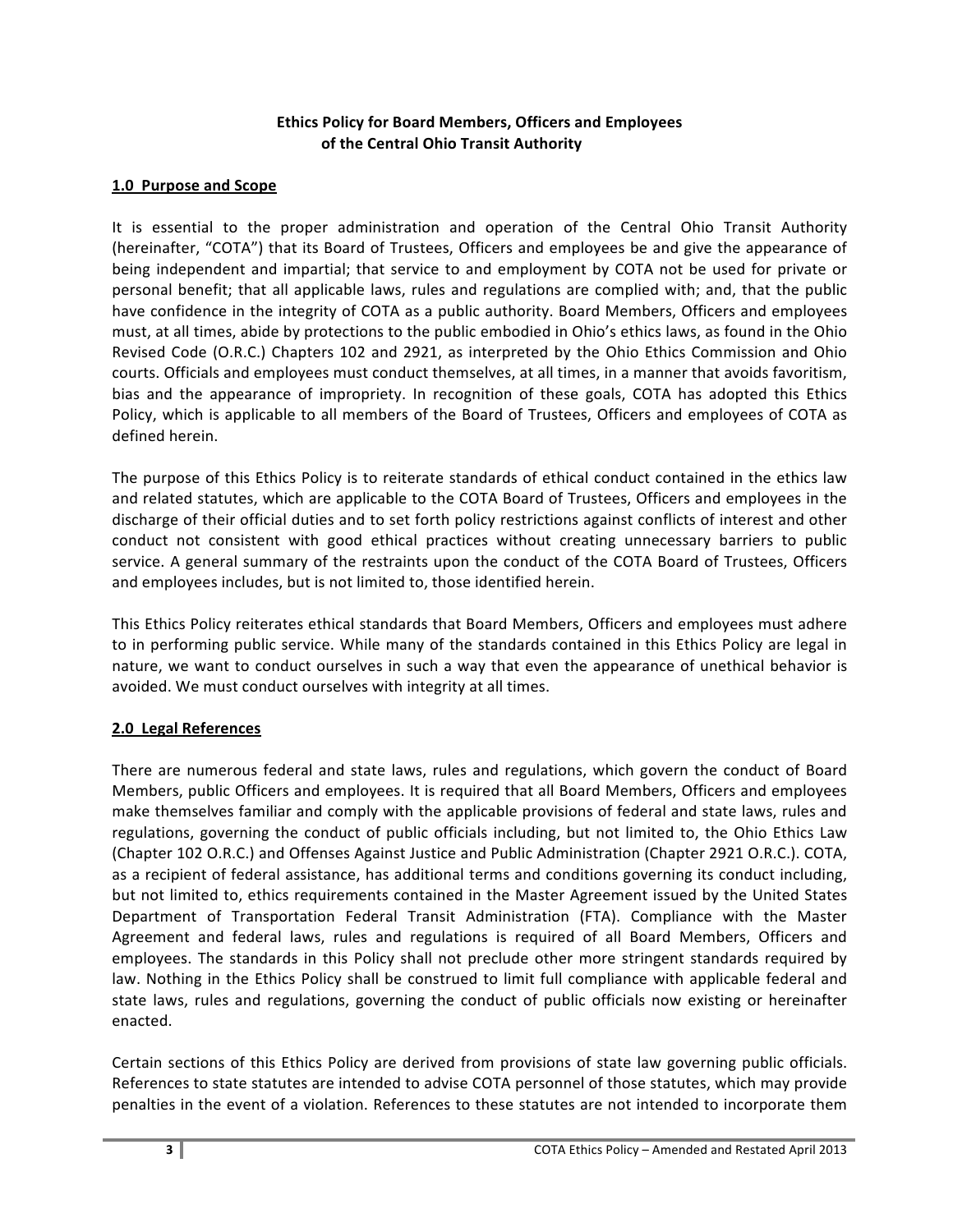into this Ethics Policy. The criminal and civil penalties contained in these statutes and procedural and evidentiary standards are considered to be independent of this Ethics Policy. Any penalty imposed under this Ethics Policy is independent of any penalty that may be imposed under federal or state law.

It is further recognized that certain professional employees of COTA, including, but not limited to attorneys, accountants, architects and engineers, are subject to codes of professional conduct as members of their respective professions. Nothing contained herein shall be construed to limit full compliance with those applicable codes of professional conduct to COTA professional employees.

In the event that any standards are more stringent than the COTA Ethics Policy, the Board Members, Officers and employees must comply with the more stringent rule, regulation or law.

# **3.0 Definitions**

As used in this Ethics Policy, the singular includes the plural and the plural includes the singular, words of one gender include the other gender, words in the present tense include the future. The following words or phrases shall be construed to have the following meaning, unless the context otherwise requires.

As used in this Policy:

- A. "Anything of value" means:
	- 1. money, bank bills or notes, United States Treasury notes and other bills, bonds or notes issued by lawful authority and intended to pass and circulate as money;
	- 2. goods and chattels;
	- 3. promissory notes, bills of exchange, orders, drafts, warrants, checks or bonds given for the payment of money;
	- 4. receipts given for the payment of money or other property;
	- 5. rights in action;
	- 6. any interest in realty, including fee simple and partial interests, present and future, contingent or vested interests, beneficial interests, leasehold interests and any other interest in realty;
	- 7. any promise of future employment; and,
	- 8. every other thing of value.
- B. "Beneficial interest" means any ownership by the Board Member, Officer or employee or a member of such person's immediate family or a business the Board Member, Officer or employee is associated with.
- C. "Benefit" means anything regarded as economic gain or economic advantage, including benefit to any other person in whose welfare the beneficiary is interested.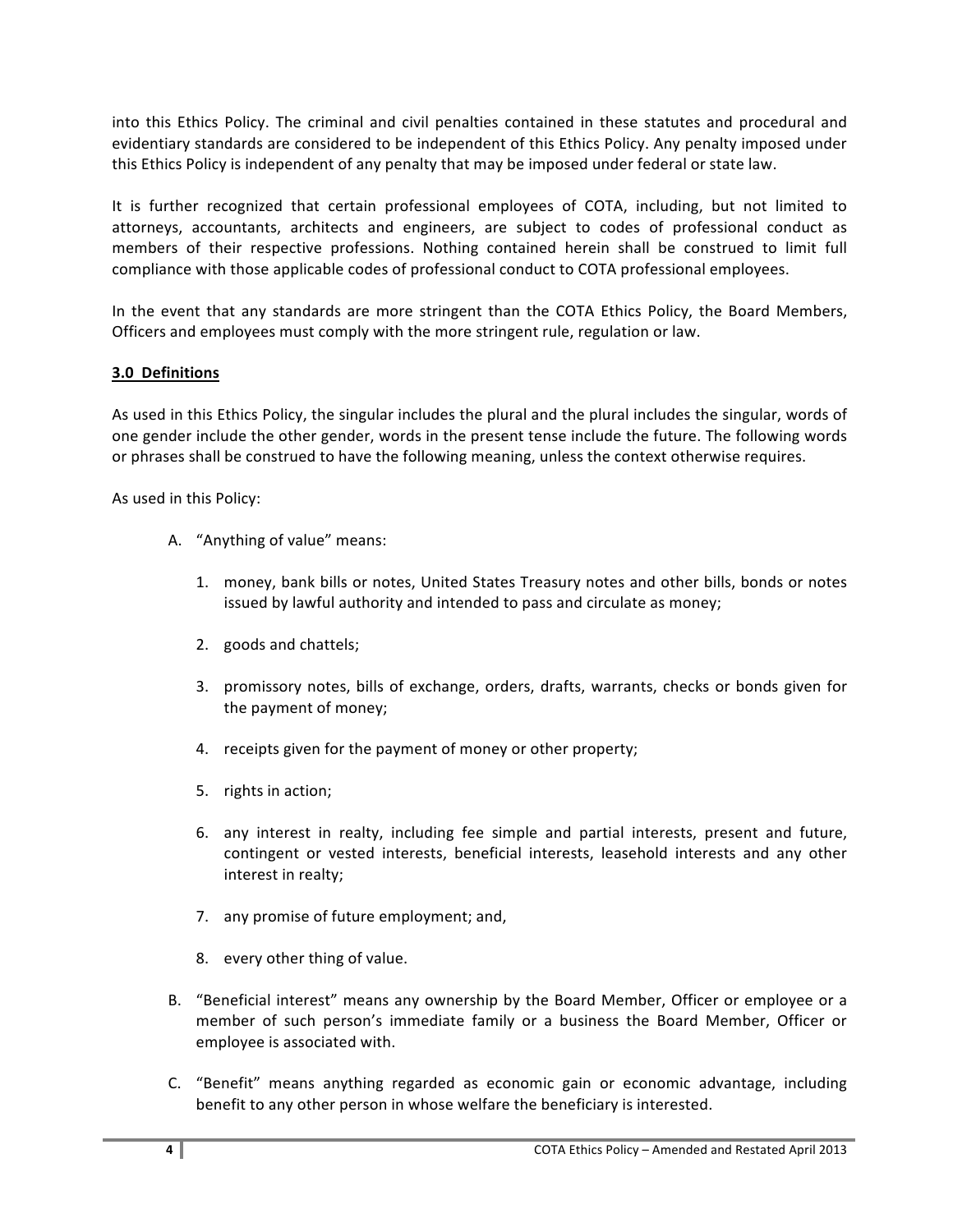- D. "Board Member" means a member of the COTA Board of Trustees.
- E. "Business" includes, but is not limited to mean, any corporation, partnership, limited liability company, sole proprietorship, firm, enterprise, franchise, association, organization, selfemployed individual, consultant, holding company, joint stock company, receivership, trust, labor organization, union or any legal entity organized for profit or non-profit.
- F. "Compensation" means money, thing of value or financial benefit. It also means payment, in any form, of real or personal property conferred on or received by a person to whom this Ethics Policy is applicable, in return for services rendered or to be rendered by that person or another. Compensation does not include reimbursement for actual and necessary expenses incurred in the performance of official duties.
- G. "Confidential information" means any information concerning COTA that is not a matter of public knowledge, exempt from public inspection and copying and legally required to be kept confidential by COTA.
- H. "Contract" means any agreement with COTA expressed or implied, executed or executory, oral or written, for the purchase or acquisition of property or services by or for the use of COTA or any agreement for the design, construction, alteration, repair or maintenance of any COTA property or property interest.
- I. "COTA" means the Central Ohio Transit Authority.
- J. "Employee" means any person holding a supervisory, managerial, administrative, represented or professional position in the service of COTA. Employee shall also mean any other person employed by COTA whom the Board or President/CEO determines shall be subject to this Ethics Policy. "Employee" does not include Officers or employees of independent contractors used by COTA.
- K. "Employment" means rendering of service for compensation.
- L. "Gift" means a voluntary transfer of real or personal property of any kind, or the voluntary rendition of services of any kind without consideration of equal or greater value, but not including the following, provided that any of the following do not appear to obligate the recipient to provide some form of remuneration and except where the following are prohibited by law:
	- 1. any symbolic presentation, the nature of which is not to financially benefit the recipient;
	- 2. any reasonable hosting, including travel expenses, entertainment, meals or refreshments furnished in connection with appearances, ceremonies and occasions reasonably relating to official COTA business if furnished by the sponsor of such public event, so long as similar benefits are made available to other similarly situated attendees;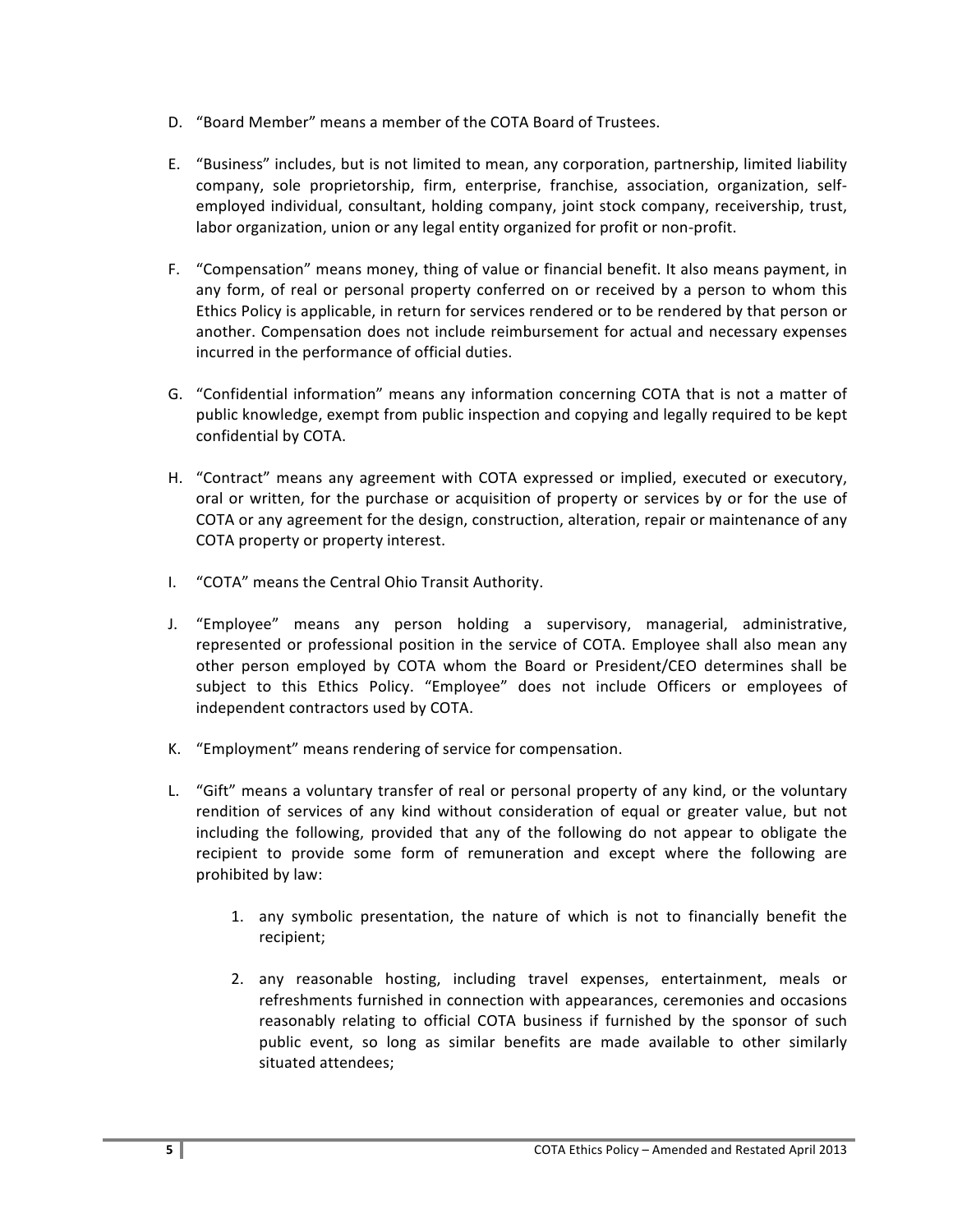- 3. relatively inexpensive items of personal property of less than twenty-five dollars (\$25) in annual accumulated value, such as a calendar, box of candy or bouquet of flowers, which are clearly being given as a simple act of human kindness, thoughtfulness and appreciation.
- M. "Immediate family" shall mean grandparents, parents, spouse, children whether dependent or not, grandchildren, brothers and sisters and any person related by blood or marriage or any person residing in the same household.
- N. "Officer" means any person selected by or from the membership of the Board of Trustees as authorized by COTA Rules and Regulations.
- O. "Official act or action" means any administrative, appointive or discretionary act of COTA, its Board Members, Officers or employees.
- P. "Participate" means to take part in official acts or actions or proceedings as a Board Member, Officer or employee through vote, approval, disapproval, decision, recommendation, rendering advice, investigation or failure to act or perform a duty or other substantial exercise of administrative discretion.
- Q. "Person" means any individual, business, labor organization, representative, fiduciary, trust, or association, whether paid or unpaid, and includes any Board Member, Officer or employee of COTA.
- R. "Property" means any property, whether real or personal, tangible or intangible and includes currency and commercial paper.

# **4.0 Avoidance of the Appearance of Impropriety**

Public officials and employees owe a primary duty to the public they serve. They must always act in the best interest of the public and not any special-interest groups or for private gain, either personally or for immediate family. Board Members, Officers and employees must avoid any actions that may be viewed with suspicion or mistrust by the public they serve.

All members of the Board of Trustees, Officers and employees should conduct their official duties with integrity and impartiality and in a manner that avoids even the appearance of impropriety or a conflict of interest between public duties and private interests.

No Board Member, Officer or employee shall, by their conduct or participation in activities outside of their public service, give reasonable basis for the impression that any person can improperly influence them or unduly enjoy their favor in the performance of their official acts or actions, or that they are affected in the performance of their official acts or actions unduly by the kinship, rank or association with any person.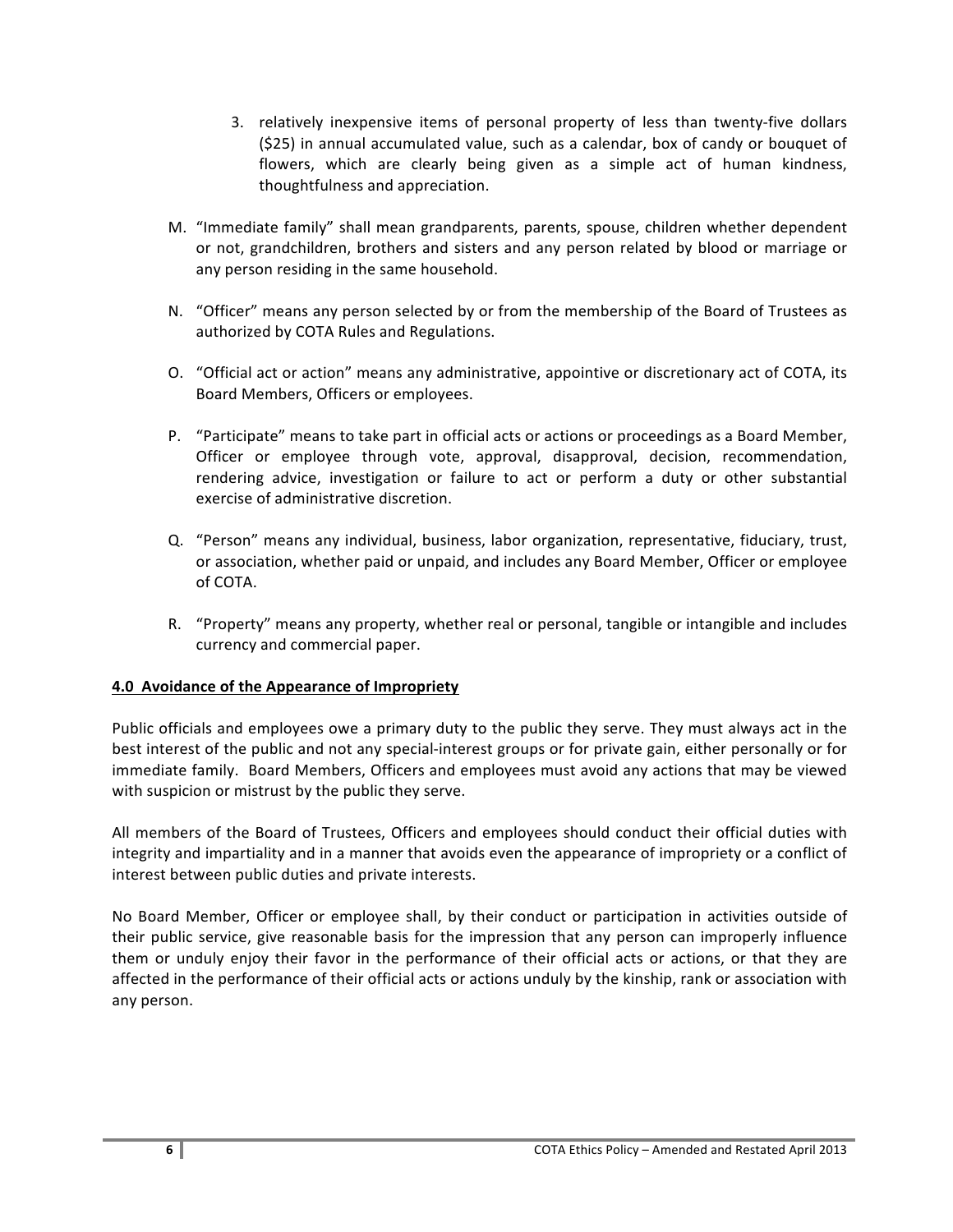## **5.1 Conflict of Interests—Disclosure Requirement**

No Board Member, Officer or employee of COTA shall engage in any business or transaction, or have a beneficial interest, direct or indirect, which is incompatible with the proper discharge of their official duties in the public interest, or which would tend to impair their independence of judgment or action in the performance of their official duties.

## **5.2 Disclosure of Confidential Information**

No member of the Board of Trustees, Officer or employee of COTA shall disclose or use, without appropriate authorization, any confidential information acquired by such person in the course of their official duties.

## **5.3 Gifts, Favors and Other Things of Value**

No Board Member, Officer or employee shall use, or authorize the use of, such person's office or employment to secure anything of value or the offer or promise of anything of value that is of such a character as to manifest a substantial and improper influence on that person with respect to that person's duties.

In addition, no Board Member, Officer or employee shall:

- A. solicit, accept, or agree to accept, anything of value that is of such a character as to manifest a substantial and improper influence upon that person with respect to that person's duties;
- B. solicit, accept, or agree to accept, any benefit as consideration for the Board Member's, Officer's or employee's decision, opinion, recommendation, vote or other exercise of discretion as a public official;
- C. solicit, accept, or agree to accept, any benefit as consideration for a violation of a duty imposed by law on the Board Member, Officer or employee;
- D. solicit, accept, or agree to accept, any benefit from a person the Board Member, Officer or employee knows is interested in or likely to become interested in any COTA contract or transaction; and,
- E. use the person's official position, employment, COTA's facilities, equipment or supplies for personal use or to obtain a benefit.

## **5.4 Incompatible Employment**

A. No Board Member, Officer or employee shall engage in or accept employment or render service for other interests when such employment or service is incompatible with the proper discharge of their official duties, or would tend to impair their independent judgment or action in the performance of their official duties.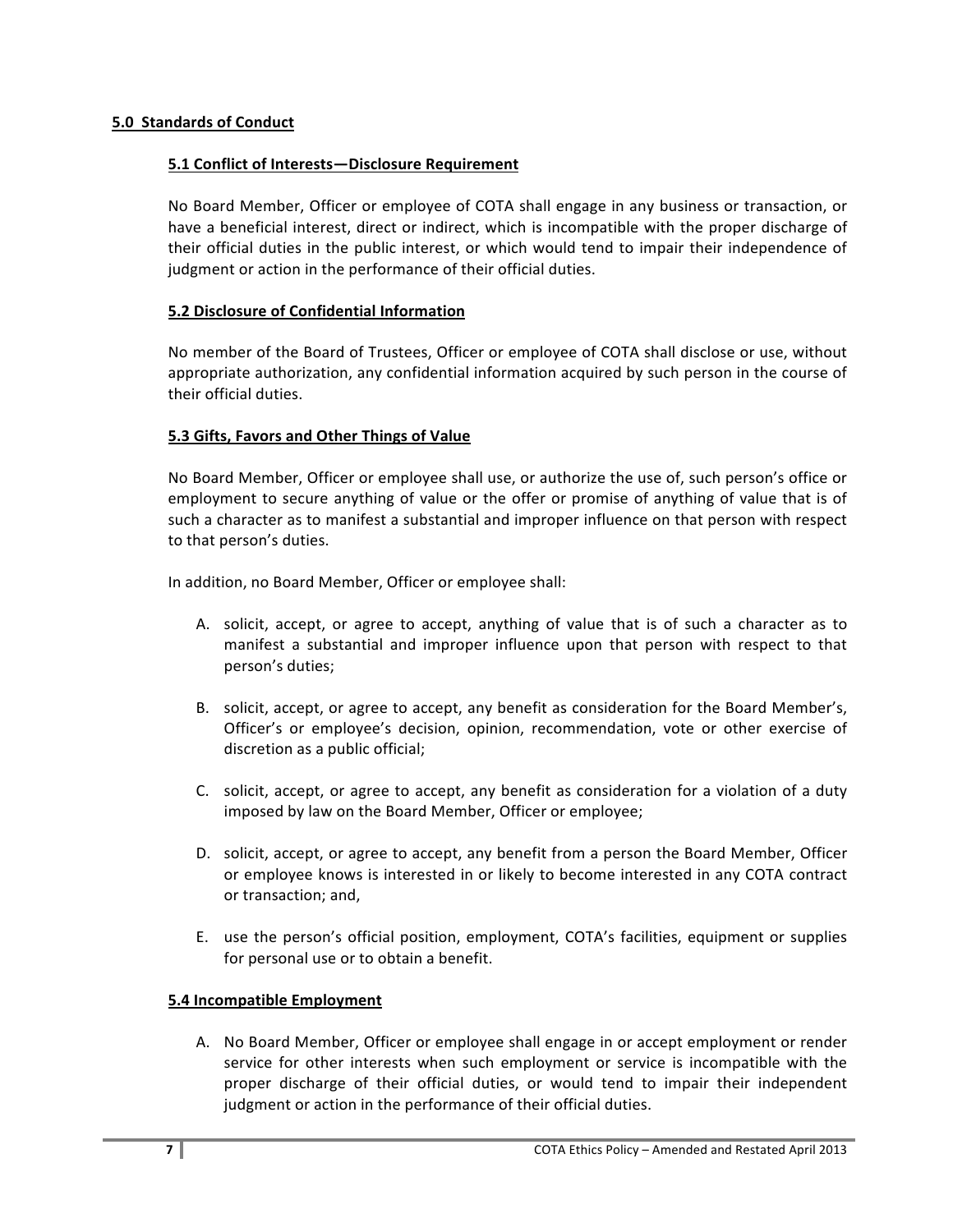- B. No Board Member, Officer or employee shall represent any person in any action or proceedings against the interest of COTA.
- C. No present or former Board Member, Officer or employee shall, during their employment or service with COTA and for twelve months thereafter, represent a client or act in representative capacity for any person on any matter in which they personally participated as a public official or employee through decision, approval, disapproval, recommendation, the rendering of advice, investigation, or other substantial exercise of legislative or administrative discretion.

## **5.5 Nepotism**

No Board Member, Officer or employee of COTA, with the authority to directly appoint or hire COTA personnel, whether such authority is granted by statute or delegated by the Board, shall exercise that authority in favor of persons in the immediate family of any COTA Board Member or of the Officer or employee exercising such authority.

This provision shall not prevent the retention or advancement of any person who has been continuously employed prior to the appointment of the Board Member, Officer or employee in the immediate family of such person, provided, however, that the Board Member, Officer or employee related to that person shall not participate in any deliberation, voting or appointment process directly related to that person.

No Board Member, Officer or employee shall conduct a performance evaluation of, or participate in disciplinary action for, a member of their immediate family. Any employee shall disclose such a conflict to the President/CEO who will designate an appropriate person to conduct a fair and impartial evaluation or disciplinary action.

## **5.6 Financial Disclosure**

## Board Members

All Board Members shall file an annual financial disclosure statement with the Ohio Ethics Commission on a form consistent with the financial disclosure form published from time to time by the Ethics Commission. Board Members, who may also be elected or appointed officials legally required to file financial disclosure statements with the Ohio Ethics Commission, shall have met their obligations under this section when such disclosure statement has been filed and shall not be required to file a duplicate statement.

# **Employees**

The President/CEO shall file a financial disclosure statement with the Ohio Ethics Commission in the same manner and under similar circumstances as a Board Member. A copy of which is available from COTA's Vice President of Legal & Government Affairs/General Counsel.

The President/CEO may, from time to time, require other COTA employees to file a financial disclosure statement to avoid the appearance of impropriety. This financial disclosure statement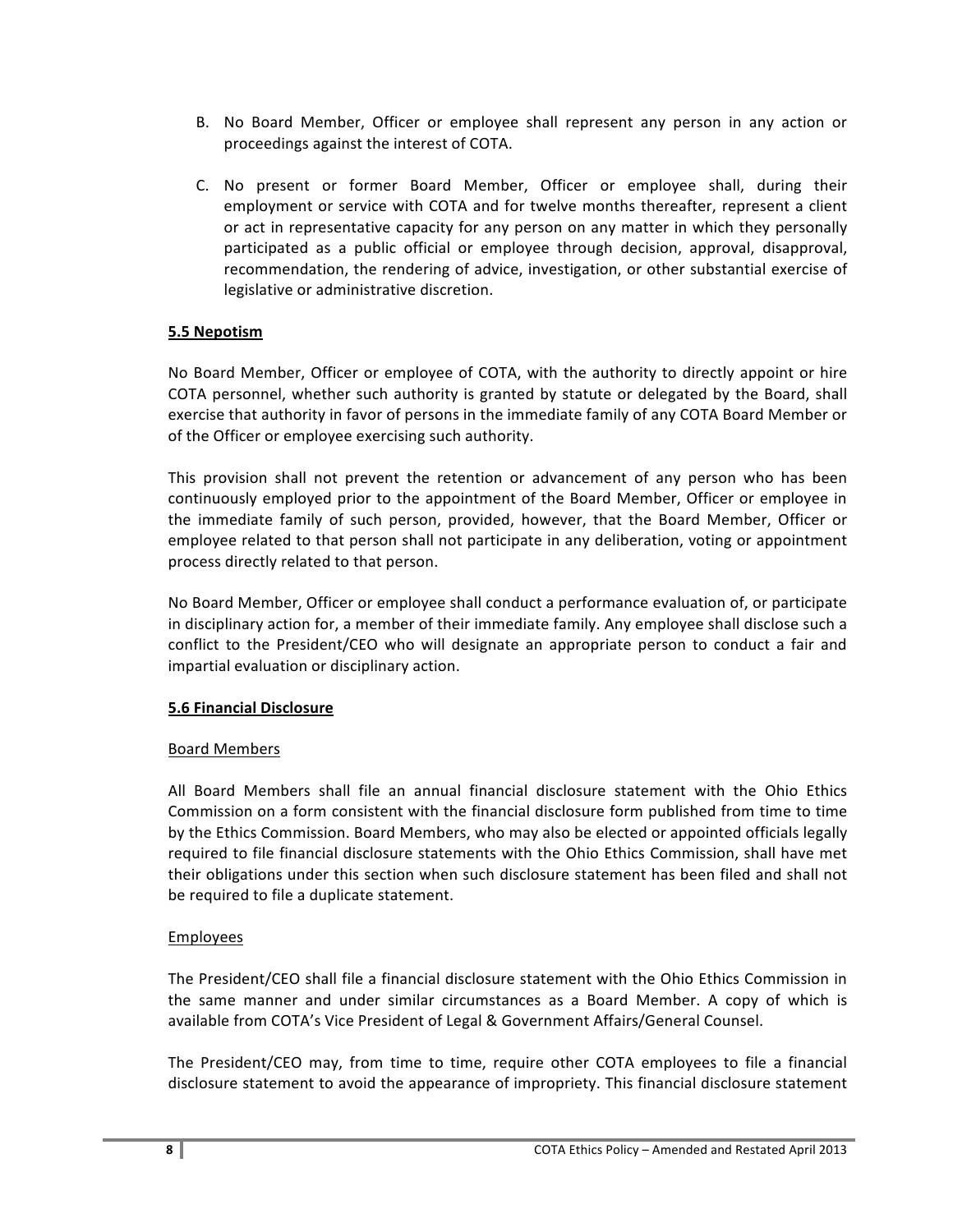should be filed on a form consistent with the financial disclosure form published from time to time by the Ethics Commission.

The financial disclosure statement required to be filed by COTA employees, other than the President/CEO, shall be filed in the following manner:

- A. the statement shall be notarized and filed with the Vice President of Legal & Government Affairs/General Counsel no later than April 15 of each year.
- B. the notarized statement shall remain in the Vice President of Legal & Government Affairs/General Counsel's office as a matter of public record for five years.

## **6.0 Ethics Advisory Opinions**

Board Members, Officers or employees seeking interpretation of Ohio law and related statutes, as it applies to specific factual situations, may seek advisory opinions from the Ohio Ethics Commission.

Board Members, Officers or employees seeking interpretation of this Ethics Policy, may seek an opinion from the Vice President of Legal & Government Affairs/General Counsel for COTA. The Vice President of Legal & Government Affairs/General Counsel may submit any such question to the Ohio Ethics Commission for further advice relating to Ohio law and related statutes.

However, the Vice President of Legal & Government Affairs/General Counsel shall under no circumstances owe a professional duty to the individual Board Member, Officer or employee seeking such an opinion. The issuance of advisory opinions shall not establish an attorney-client relationship between the Vice President of Legal & Government Affairs/General Counsel and the COTA Board Member, Officer or employee with regard to the subject matter of the request.

## **7.0 Ethics Education**

Providing ethics education and information is an inherent part of good ethics governance. To that end, COTA will provide or arrange for some form of annual instruction on Ohio's ethics laws to COTA Board members, Officers and employees, including guidance on areas of concern based upon the particular responsibilities or duties of COTA.

## **8.0 Violation of the Ethics Policy**

## **8.1 Reporting Suspected Violation**

Any person who has any information that indicates a Board Member, Officer or employee may have violated provisions of this Policy or Ohio Ethics Law shall provide that information to the Ohio Ethics Commission and Vice President of Legal & Government Affairs/General Counsel or through the COTA Ethics Hotline, as herein established.

If referred to the Ohio Ethics Commission, the Commission may conduct a confidential investigation to determine whether there is misconduct that falls within the jurisdiction of Ohio Ethics Law. The Ohio Ethics Commission may conduct an appropriate investigation and proceed as it is required by law or take any other action it deems appropriate.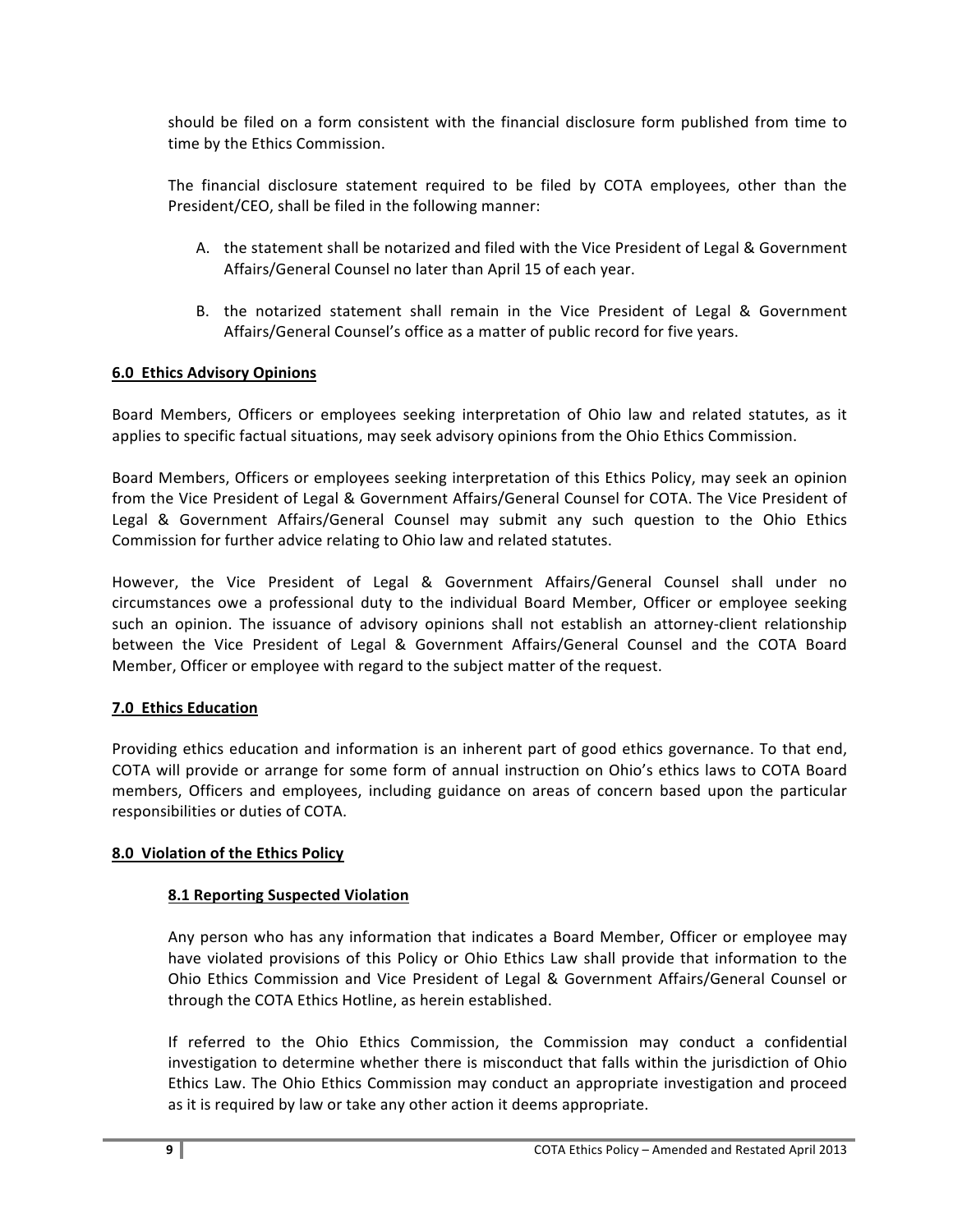If referred to the Vice President of Legal & Government Affairs/General Counsel, the Vice President of Legal & Government Affairs/General Counsel may conduct a confidential investigation to determine whether there is misconduct that falls within the jurisdiction of this Policy or Ohio Ethics Law. If the misconduct falls within the jurisdiction of this Policy, the Vice President of Legal & Government Affairs/General Counsel will report the violation to the President/CEO or the Board. Appropriate action will be taken consistent with COTA policy. If the violation falls within the Ohio Ethics Law the misconduct shall be reported to Ohio's Ethics Commission and the prosecuting authority as appropriate.

If referred to the COTA Ethics Line, the conduct will be reported to the Vice President of Legal & Government Affairs/General Counsel as the Chief Compliance Officer. An investigation will be conducted and appropriate action taken depending upon the violation.

Reporting of any misconduct may be done anonymously. Under no circumstances will any retaliatory action be taken against anyone that reports violations of law, rules and regulations or any part of this Policy. COTA will provide and publish a toll free hotline, which will enable any individual to report any suspected unethical or criminal conduct or raise any issue that may potentially be a violation of this Policy or any law, regulation, policy or procedure which governs the conduct of COTA, its Board Members, Officers, employees, agents or contractors.

## **8.2 Board Members**

The Chair of the Board or other COTA official authorized by the Board may impose such sanctions and penalties against a Board Member who is found to have violated this Policy as may be appropriate. All disciplinary actions shall be consistent with Ohio law.

# **8.3 Officers and Employees**

The President/CEO or other authorized COTA official may impose such sanctions and penalties against an Officer or employee who is found to have violated this Policy as may be appropriate, including official reprimand, suspension or dismissal from employment. All disciplinary action shall be consistent with COTA policies and procedures.

# **8.4 Contractors**

Any business contracting with COTA that offers, confers or agrees to confer any personal benefit as consideration for a Board Member's, Officer's or employee's decision, opinion, recommendation, vote or other exercise of discretion as a public servant or in exchange for the Board Member's, Officer's or employee's having exercised such person's official powers or performed such person's official duties or that participates in the violation of any provision of this Policy may have its existing COTA contracts terminated and may be excluded from future business with COTA for a period of time determined by the COTA Board. These determinations shall be made by the Board or its designee in accordance with procedural requirements governing the suspension and debarment of contractors. All bid documents and contracts issued by COTA shall contain a provision advising prospective bidders and contractors of this section.